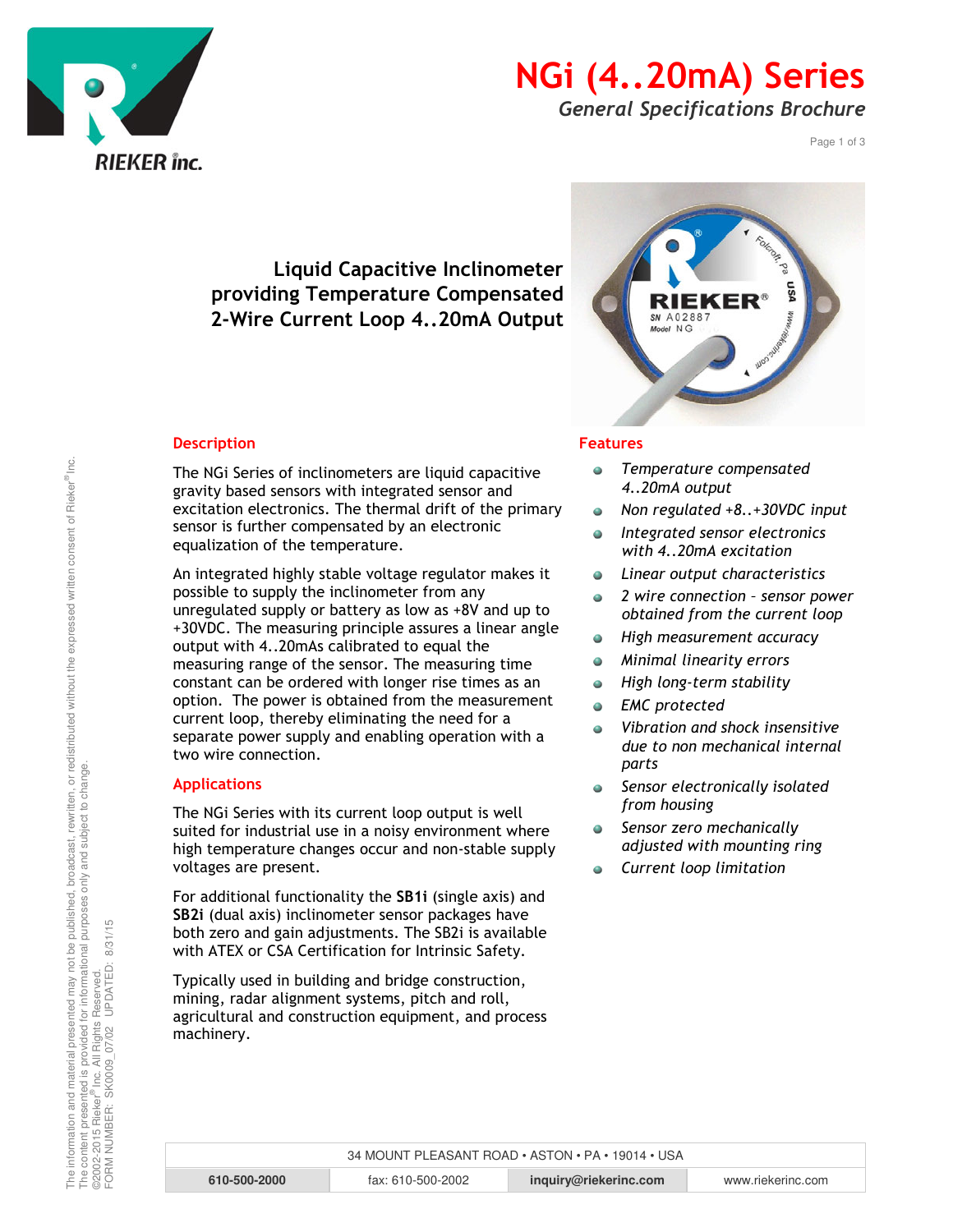

## NGi (4..20mA) Series

General Specifications Brochure

Page 2 of 3

| <b>MODEL SPECIFICATIONS</b>                       | NG <sub>2i</sub>                                                                         | NG3i                | NG4i                     |  |
|---------------------------------------------------|------------------------------------------------------------------------------------------|---------------------|--------------------------|--|
| <b>MEASURING RANGE</b>                            | ±10°                                                                                     | ±30°                | ±80°                     |  |
| <b>RESOLUTION</b>                                 | $< 0.001$ °                                                                              | $< 0.003$ °         | $< 0.01$ °               |  |
| <b>SENSITIVITY</b>                                | $0.8$ mA/ $\circ$                                                                        | $0.266$ mA/ $\circ$ | $0.1$ m $A$ <sup>o</sup> |  |
| <b>MAX. NON-LINEARITY</b>                         | $< 1*10^{-3}$ FS                                                                         |                     |                          |  |
| <b>TRANSVERSE SENSITIVITY</b>                     | $<$ 1% at 45 $^{\circ}$ tilt                                                             |                     |                          |  |
| <b>RESPONSE TME</b>                               | $< 0.3$ Sec. ( $<$ 300mSec), (optional 1s, 2s, 3s)                                       |                     |                          |  |
| <b>TEMPERATURE DRIFT OF</b><br><b>SENSITIVITY</b> | $< 0.01\%$ / °C                                                                          |                     |                          |  |
| <b>TEMPERATURE DRIFT OF ZERO</b>                  | $<$ ±10 <sup>-3</sup> %C                                                                 |                     |                          |  |
| <b>ZERO OFFSET</b>                                | 12mA                                                                                     |                     |                          |  |
| <b>POWER SUPPLY</b>                               | 830VDC non-regulated (either polarity)                                                   |                     |                          |  |
| <b>CURRENT CONSUMPTION</b>                        | Approx. 10mA                                                                             |                     |                          |  |
| <b>MECHANICAL CHARACTERISTICS</b>                 |                                                                                          |                     |                          |  |
| <b>HOUSING</b>                                    | 30% Glass Filled PBT Plastic                                                             |                     |                          |  |
| <b>ENVIRONMENTAL PROTECTION</b>                   | <b>IP65</b>                                                                              |                     |                          |  |
| <b>MOUNTING</b>                                   | Flat Vertical Surface with Supplied Mounting Ring                                        |                     |                          |  |
| <b>OUTLINE DIMENSIONS</b>                         | Ø 1.92" (Ø 48.8mm) X 0.85" (21.6mm) h                                                    |                     |                          |  |
|                                                   | With Mounting Ring: Ø 2.64" (Ø 67mm) X .85" (21.6mm) h                                   |                     |                          |  |
| <b>ELECTRICAL CONNECTION</b>                      | $\varnothing$ 0.182" ( $\varnothing$ 4.6mm) Cable x 1.65' (0.5m) (2-wire pigtails leads) |                     |                          |  |
| <b>WEIGHT</b>                                     | Approx. 3.88 ounces (110 grams) (not including mounting ring)                            |                     |                          |  |
| <b>OPERATING TEMPERATURE</b>                      | -40 °F to +185 °F (-40 $\degree$ to +85 °C)                                              |                     |                          |  |
| <b>STORAGE TEMPERATURE</b>                        | -49°F to +194°F (-45° to +90°C)                                                          |                     |                          |  |
| <b>CABLE WIRING TABLE:</b>                        |                                                                                          |                     |                          |  |
| <b>BROWN</b>                                      | +VDC input or output                                                                     |                     |                          |  |
| <b>WHITE</b>                                      | +VDC input or output                                                                     |                     |                          |  |
| Note: wires are interchangeable.                  |                                                                                          |                     |                          |  |

Figure 1: Block Diagram



| 34 MOUNT PLEASANT ROAD • ASTON • PA • 19014 • USA |                   |                       |                   |  |
|---------------------------------------------------|-------------------|-----------------------|-------------------|--|
| 610-500-2000                                      | fax: 610-500-2002 | inquiry@riekerinc.com | www.riekerinc.com |  |

FORM NUMBER: SK0009\_07/02 UPDATED: 8/31/15